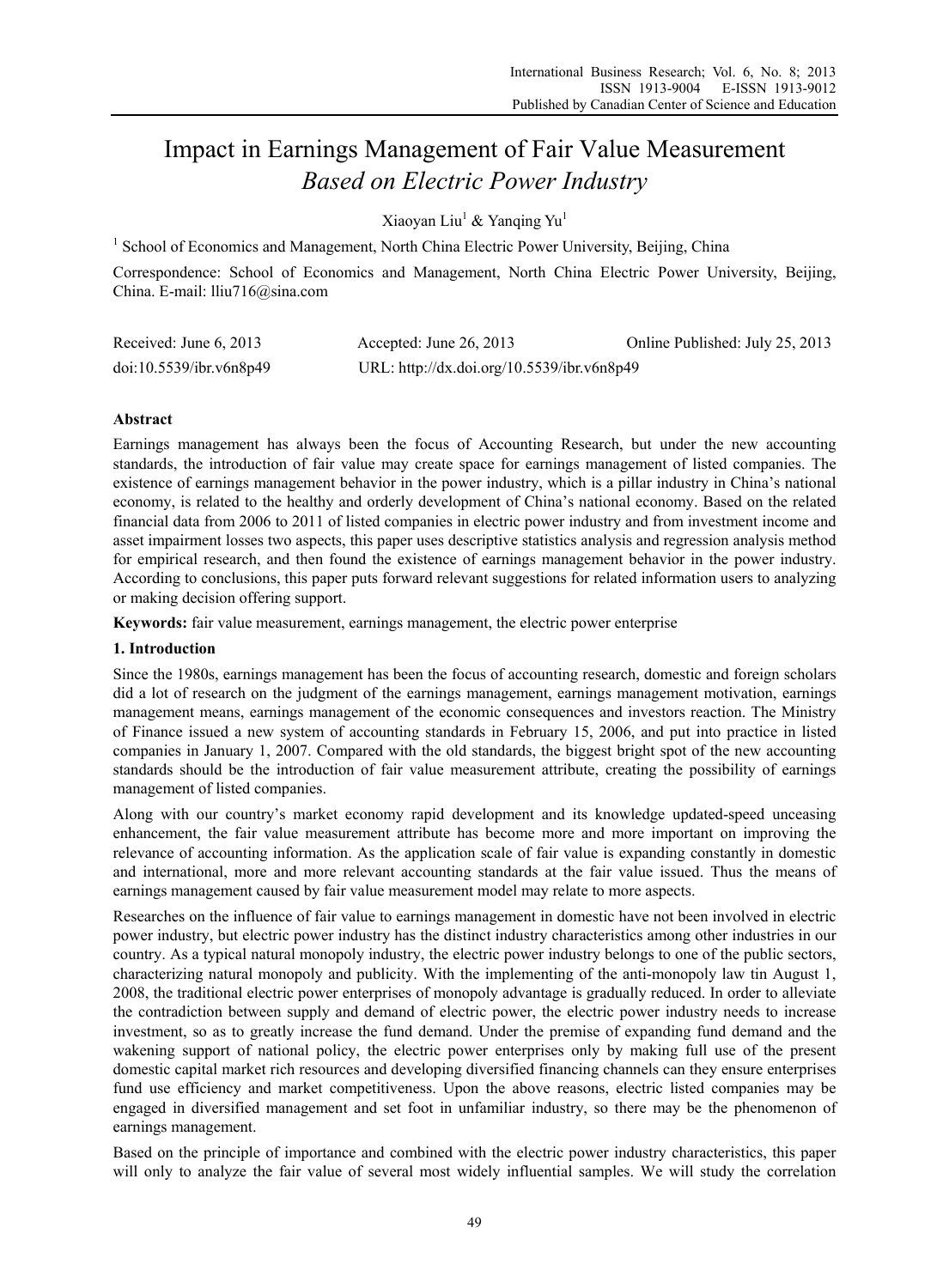between each accounting subject which influence profit and retained profits in the relativity analysis, so as the income statement items. The related income statement items meanwhile give enlightenment for linear regression in each explanatory variable. According to the linear relationship between fair value measurement and the listed company earnings management, we can analyze the earnings management phenomenon in electric power enterprise of the listed companies, and put forward related suggestions for improvement.

## **2. Literature Review**

The Statement of Financial Accounting Standards No. 157 issued by FASB defined fair value as a market participant sells an asset or paid or transfers a liability in an orderly transaction at the measurement day to obtain corresponding gains. International Accounting Standards Board regards fair value as the amount that parties who are familiar with situation are willing to exchange assets or liabilities in true and fair transaction (IASB, 1998). In comparison, the fair value measurement has more advantage than historical cost measurement. It can provide more relevant and timely accounting information. In China's current market economy environment, only some aspects of accounting measurement use fair value measurement. Fair value as the new criterion of a new part, standard setters endowed with more policy option. Accounting standards of the flexibility and incompleteness make enterprises accounting has certain independent judgment and choice of space. GaoWei's research (2010) shows that free choice of fair value standards left space for the opportunism.

Different people have different views from different perspectives on earnings management. Integrated all sorts of views, the general sense of the earnings management is defined as: enterprises' top management authorities on one hand follow generally accepted accounting principles and other related laws and regulations, on the other hand control or regulate the foreign report of accounting earnings information by changing the accounting treatment methods, the choice of accounting policies, and other means, so as to mislead other stakeholders to achieve the group interest maximization and enterprise benefit maximization.

Domestic and overseas researches have made great achievements on fair value measurement attribute of earnings management. Haw et al. (1998), through to our county securities market "earnings management" situation of empirical research, found that the listed companies in China is mainly through the control of "below-the-line" to achieve the allotment of the SFC conditions, that is, through the investment income, non-operating revenue and expenditure and profits of non-core business projects. Francis et al. (1996) & Rees et al. (1996), on the voluntary asset impairment companies' research, demonstrated the presence of earnings management behavior by weak evidence. Chinese scholars WeiTao, Zhengfei Liu & Hongwei Shan(2007) found whether loss or profit the company's earnings management is quite rely on non-recurring items by studying the behavior of China 's listed companies using non-recurring gains and losses to manage earnings. The loss companies mainly want to stop losses and avoid losses, but the profit only want to smooth the profits. The study of Wang wei, Zhanchi Wu & Luoshao De (2009) shows that securities investment income has value relevance, but do not have timeliness, and the listed companies carry out earnings management on realized securities investment income through selling time choice. Xiangjun Lu(2010) through the research of the impact of the fair value to the financial statements of listed companies, found that changes in the fair value, gain on debt restructuring have a great influence on part of companies in current profit. GaoWei (2010) elaborated on the application range of the fair value of the new accounting standards, which mainly perform in the investment real estate, the non-monetary assets exchange, the financial tools and the debt restructuring. She also analyzed the space of earnings management in this valuation mode. XieHua & Liping Gao(2011) from both the positive and negative ways illustrated that fair value measurement accords with the trend of the development of our country, and through the empirical study proved that fair value measurement and financial listed companies' earnings management have linear relationship.

## **3. Empirical Analysis**

## *3.1 Research Hypothesis*

On the basis of the above theory, from the income statement items on the view, fair value measurement for profit effects mainly displays in the changes in the fair value gains and losses, non-operating revenue and expenditure, assets impairment losses and investment income and so on several aspects. Since the object of this paper is the power industry listed companies, combined with its characteristics, this paper decided to study two major accounting items which bring a significant impact to the profit through corresponding accounting treatment. Based on signal transmission theory, investment income will eventually transfer to current profit or loss, thereby affecting current profit or loss, so does the asset impairment loss. Two assumptions are made on this basis.

**Hypothesis 1:** Investment income and listed companies' earnings management phenomenon are positively related.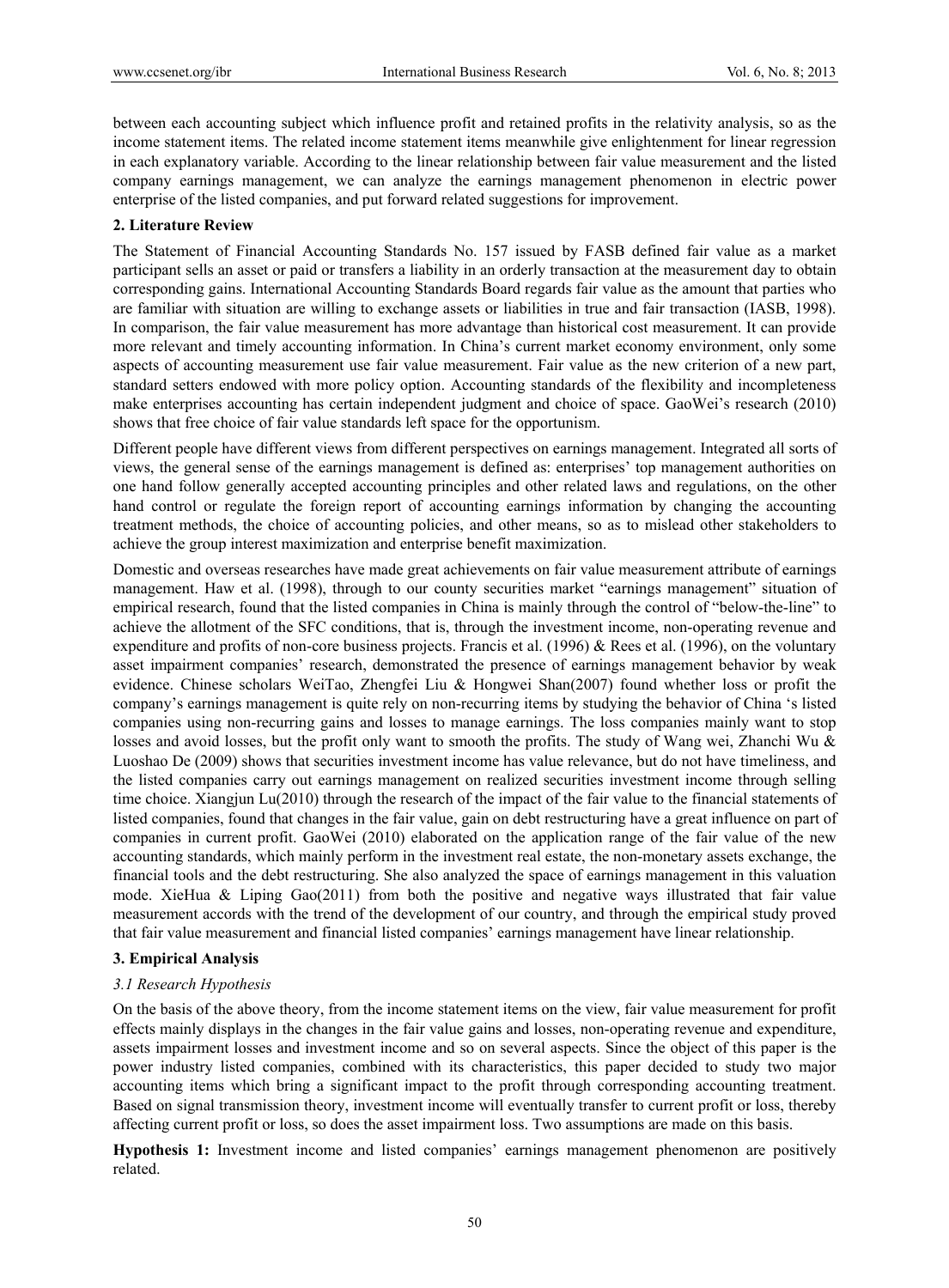Hypothesis 2: Asset impairment loss and listed companies' earnings management phenomenon are negatively related

#### 3.2 Model Selection and Sample

For earnings management in the empirical research, we often use linear regression method to study the various variables mainly about the relationship between accrued profit and net profit, and focus on listed companies using nonrecurring items to adjust the listed companies' profits. The focus of our research is centered on nonrecurring items measured at fair value, so this paper used model (1) as regression model in order to highlight the impact on net profit.

$$
Y = \beta 0 + \beta I X I + \beta 2X 2 + \beta 3X 3 + \beta 4X 4 + g \tag{1}
$$

Model  $(1)$ : Y: net profit/ year-end net assets

- X1: operating profit/year-end net assets
- X2: asset impairment loss/year-end net assets
- X3: investment income/ year-end net assets
- X4: non-operating income / year-end net assets

This article selects the electric power industry of the listed companies of A-share market as the research object, observing  $2006 \sim 2011$  years of financial data, making descriptive statistics of each trend graph of the ratio of total profit to operating income, investment income, asset impairment losses firstly and then carrying out correlation and regression analysis. In order to guarantee the sample data effective, we excluded ST and \* ST companies and data missing companies as well as power companies which have just listed in recent years, ensuring that the samples are in relatively mature stage. Since the total profit of negative will make securities investment income accounted for the proportion of total profit performance anomaly, and also does not meet the test of earnings management "deficits motivation", so this article excludes the total profit of the negative sample companies and select the final 48 samples. All the data is from CCER financial database and Sina financial network. In analyzing the data, SPSS 17.0 software is used.

3.3 Experimental Analysis Results

#### 3.3.1 Descriptive Statistics Analysis

To better understand the influence of fair value measurement on listed companies of the power industry after the promulgation of the new guidelines, through observing the change trends of the ratio of several specific items of income statement in total profit, the possible start points of listed companies of the power industry on earnings management can be observed visually. Using this method, we can not only observe the existence of earnings management, but also can know its universality and direction.

Based on 48 listed companies in the power industry from the year of 2006 to 2011, this paper shows the ratio chart of operating profit to total profit, investment income to total profit, asset impairment loss to total profit in order to understand the influence degree of listed companies of the power industry and the existence of earnings management. As shown in Figure 1, Figure 2, Figure 3.



Figure 1. The ratio of operating profit to total profit  $(\%)$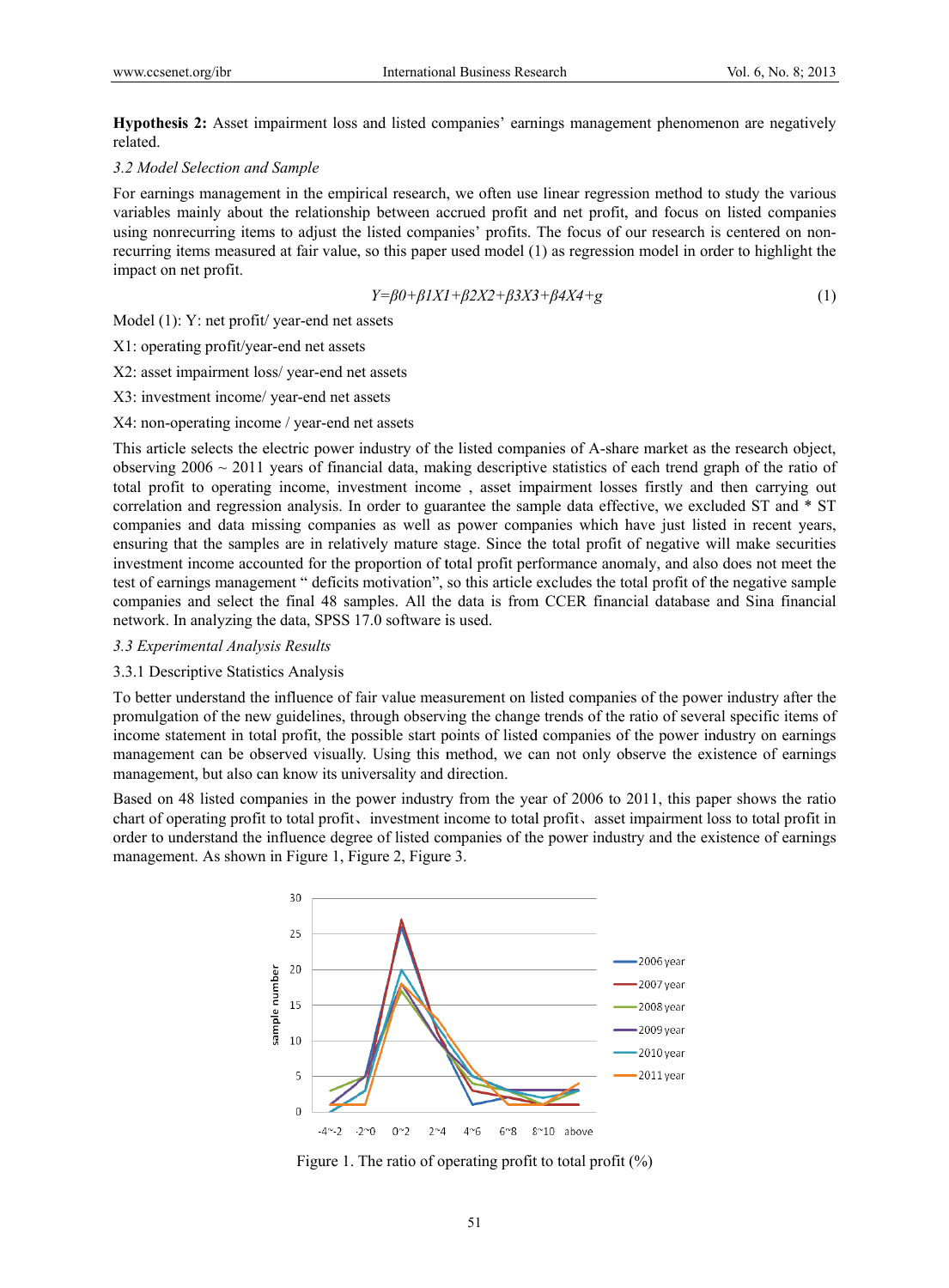

Figure 2. The ratio of investment income to total profit  $(\%)$ 



Figure 3. The ratio of asset impairment to total profit  $(\%)$ 

From a normal ratio of view, i.e. from 0 to 1, we can observe that in Figure 1 the number of sample companies generally downward trend, especially for the year of 2008. That may be subject to the impact of the financial crisis; from Figure 2, we can clearly observe that the sample number has little change, but showing an upward trend with the increase in the proportion, especially after 2009, that is more obvious. As for Figure 3, the sample number in each ratio stage has little change.

Upon the above analysis, we know that the operating income of the electric listed companies in the proportion of main business declined and the earnings management exists.

### 3.3.2 Regression Analysis

Usually, profit from principal operations is the main way to changes in the profits of listed companies, not associated with the change amount of non-recurring items with fair value measurement. In the variable relationship, it should be positively correlated with the difference between the net profit and operating profit, but not related with the difference of changes in fair value, the difference of non-operating revenue and expenditure, and the difference of assets impairment loss. But in the presence of earnings management, those non-recurring items would have relationship with net income. From the descriptive statistical analysis, we just intuitively feel the abnormal of power industry listed companies profit ratio. In order to gain a deeper understanding of the impact of these items on earnings management, Regression analysis will be used to test this case. The analysis results as the table 1 shows:

From table 1, we can find that the coefficient of investment income is positive  $(0.705)$  with  $t(10.988)$  and sig.  $(0.000)$  in model 1, indicating Y and X3 are significantly positively related at 0.01 level, so the hypothesis 1 has been verified. The coefficient of asset impairment loss variation is negative (-0.184) with t(-2.854) and  $sig(0.007)$ , indicating Y and X2 are negatively related at 0.01 level, verifying the hypothesis 2 and illustrating the selected sample companies reduced profits by provision of asset impairment.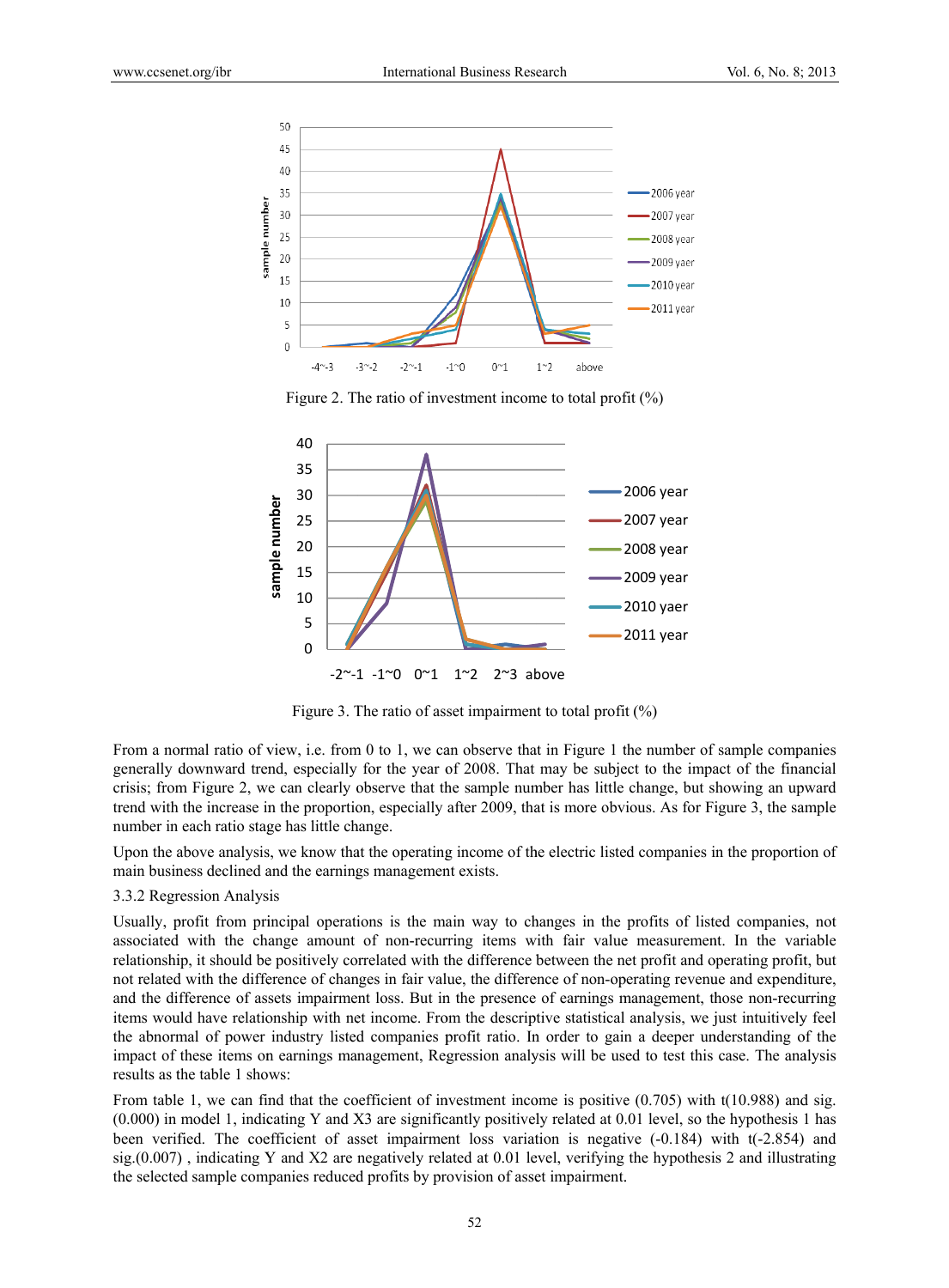| model |            | Un-standardized Coefficients |            | <b>Standardized Coefficients</b> |          | Sig. |
|-------|------------|------------------------------|------------|----------------------------------|----------|------|
|       |            | B                            | Std. Error | Beta                             |          |      |
|       | (Constant) | $-0.017$                     | .004       |                                  | $-4.221$ | .000 |
|       | X1         | .466                         | .053       | .871                             | 8.827    | .000 |
|       | X2         | $-1.331$                     | .467       | $-184$                           | $-2.854$ | .007 |
|       | X3         | .889                         | .081       | .705                             | 10.988   | .000 |
|       | X4         | .436                         | .069       | .624                             | 6.296    | .000 |

|  |  | Table 1. Stepwise regression equation coefficient table |
|--|--|---------------------------------------------------------|

From the chart we can see that each explanatory variable of significance level is less than 0.001, indicating that the explanation variables are significantly related to net-profit changes. The coefficient of investment income is positive (0.518) with t (23.206), indicating that investment income is significantly positively related to net profit. The coefficient of asset impairment loss is negative (-0.421), indicating that the loss of asset impairment is significantly negatively related to net profit. Therefore this paper holds that the selected sample companies have more widely adopted measurement instruments measured at fair value to adjust profits, especially by way of investment income. This also from another angle proved this hypothesis.

#### **4. Conclusions**

Through the empirical research, we can prove that the third parts of the two assumptions are established:

1) Investment income and listed companies' earnings management phenomenon are positively related.

2) Asset impairment loss and listed companies' earnings management phenomenon is negatively related.

Research not only shows that there is earnings management phenomenon in the electric power enterprises, but also distinctly perform in the use of investment income and asset impairment loss of earnings management. Since the study on earnings management phenomenon of the power enterprises at home and abroad is less and less, so this case can't cause enough attention. This phenomenon reflects the operating income of the electric listed companies in the proportion of main business declined, and also from the side reflects the electric power enterprises "proper job" behavior. In order to prevent or reduce a lot of ulterior motives people using the fair value measurement for earnings management, on the one hand, we should strengthen the fair value theory research, and establish higher level fair value measurement criteria; On the other hand, to improve accounting personnel professional moral level and professional quality, establishing sufficient internal and external supervision. For the electric power enterprises, the electricity revenues decide the business operation of the power plate, so keeping main business income stable, healthy growth is the main security of the power plate listed companies. If electric listed companies are engaged in diversification business, they should be more cautious to the new industry which they have never set foot in, to promote the healthy and stable development of the market-oriented reforms of the electricity industry.

#### **References**

- Francis, J., Hanna, J. D., & Vincent, L. (1996). Causes and Effects of Discretionary Asset Write Offs. *Journal of Accounting Research, 7*, 134. http://dx.doi.org/10.2307/2491429
- Gao, W. (2010). The fair and equitable value measurement model of the surplus management. *Journal of GanSu Province Science and Technology, 26*(13), 32-36.
- Haw, I. M., Daqing, Q., Woody, I., & Wu, W. G. Z. (1998). Earnings Management of Listed Firms In Response to Security Regulations In China. S Emerging Capital Market. Working paper. Hong Kong Chinese University.
- Lu, X. (2007). Western fair value accounting review empirical study. *Journal of Modern Management Science, 11*, 100-102.
- Lu, X. (2010). The fair value of the listed company, and the influence of the financial statement. *Journal of Cooperative Economy, Science and Technology, 9*, 76-93.
- Rees, L., Gill, S., & Gore, R. (1996). An investigation of asset write downs and concurrent abnormal accruals. *Journal of Accounting Research, 34*, 157-169. http://dx.doi.org/10.2307/2491431
- Tao, W., Liu, Z., & Shan, H. (2007). The current profit and loss of earnings management motivation, method and effect - from Chinese listed company empirical evidence. *Management of the world, 1*.
- Wang, W., Wu, Z., & De, L. (2009). The value of securities investment income correlation and surplus